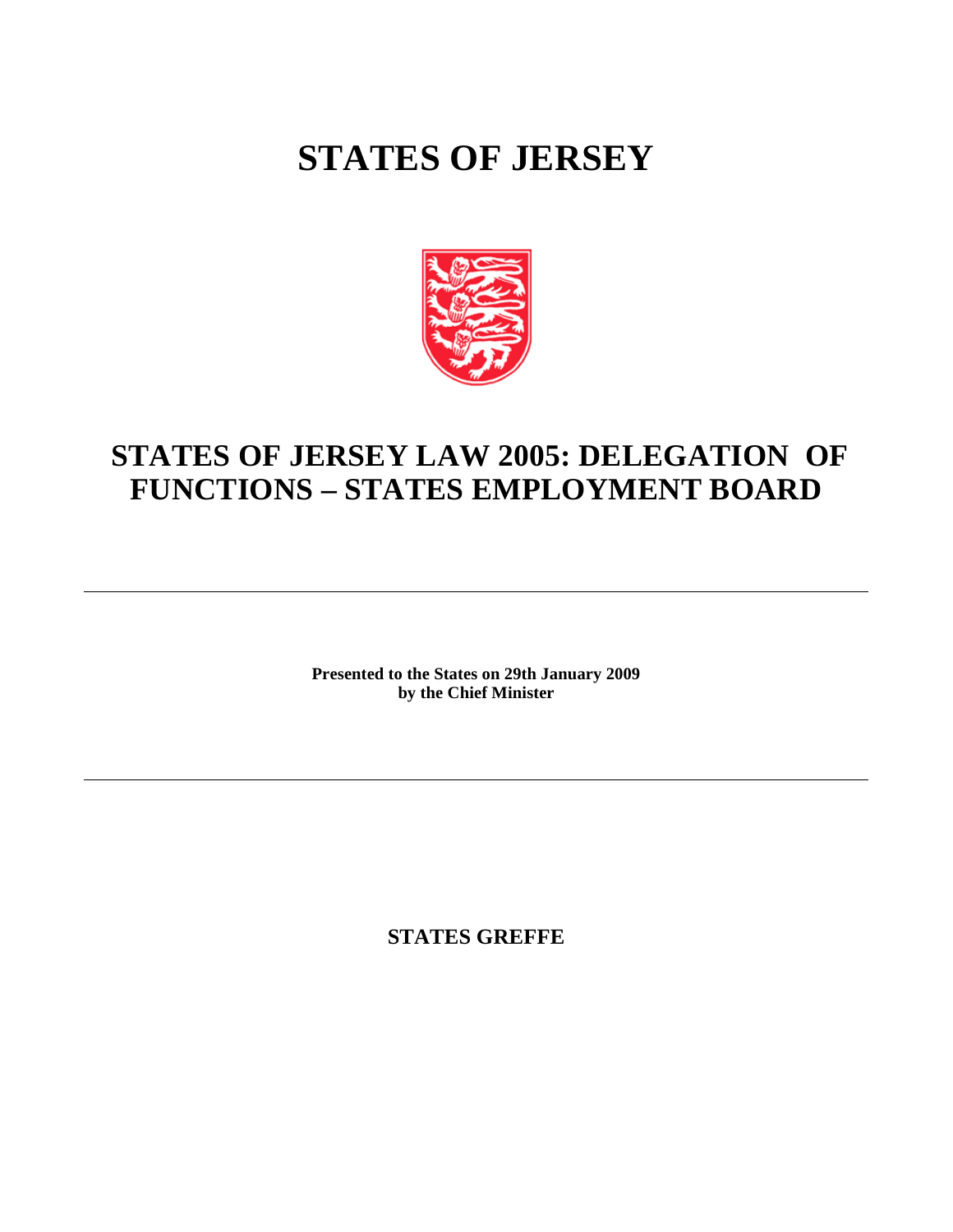## **REPORT**

On 27th January 2009, the Chief Minister made a Ministerial Decision delegating certain functions of the States Employment Board under Article 28 of the States of Jersey Law 2005 (MDC-2009-0008, available at [www.gov.je\)](www.gov.je).

The terms of the delegations, and the legislation under which those delegations were made, were recorded in a Report attached to the Ministerial Decision, as shown below –

-----------------------------------------------------------------------------------------------------

## **States Employment Board Act dated 12th January 2009**

A1. The Board considered its power to delegate certain of its statutory functions and the level of delegation it might wish to apply.

It noted that under Article 10(1) of the Employment of States of Jersey Employees (Jersey) Law 2005, it had power to delegate its functions to any of its members or to the Chief Executive Officer. It further noted that under paragraph (3) of that Article, if a power was delegated to the Chief Executive Officer, he was entitled, with the approval of the Board, to delegate this power to another person or class of persons.

The Board recalled its statutory functions, as set out in Article 8 of the Employment of States of Jersey Employees (Jersey) Law 2005, and decided that, other than in the case of Article 8(1)(a) where policy matters with significant resources implications were involved and Article 8(2)(e), it would delegate its powers to the Chief Executive Officer. It noted that it was being proposed that the following functions would then be delegated by the Chief Executive Officer in the following manner –

| Legislation:               | Article $8(1)(a)$ of the Employment of States of Jersey<br>Employees (Jersey) Law 2005                                                                                                                                                    |
|----------------------------|-------------------------------------------------------------------------------------------------------------------------------------------------------------------------------------------------------------------------------------------|
| Delegate:                  | Assistant Minister, Chief Minister's Department                                                                                                                                                                                           |
| <b>Function delegated:</b> | To determine policy relating to the employment of, and<br>the terms and conditions of employment of, States<br>employees other than procedures for recruitment of<br>States' employees                                                    |
| Scope of delegation:       | The States Employment Board will exercise all policy-<br>making powers where such policies have significant<br>resource implications. Otherwise its powers will be<br>delegated to the Assistant Minister, Chief Minister's<br>Department |

| Legislation:               | Article 8(1)(b) of the Employment of States of Jersey<br>Employees (Jersey) Law 2005 |
|----------------------------|--------------------------------------------------------------------------------------|
| Delegate:                  | Assistant Minister, Chief Minister's Department                                      |
| <b>Function delegated:</b> | To ensure that the Public Service conducts itself with                               |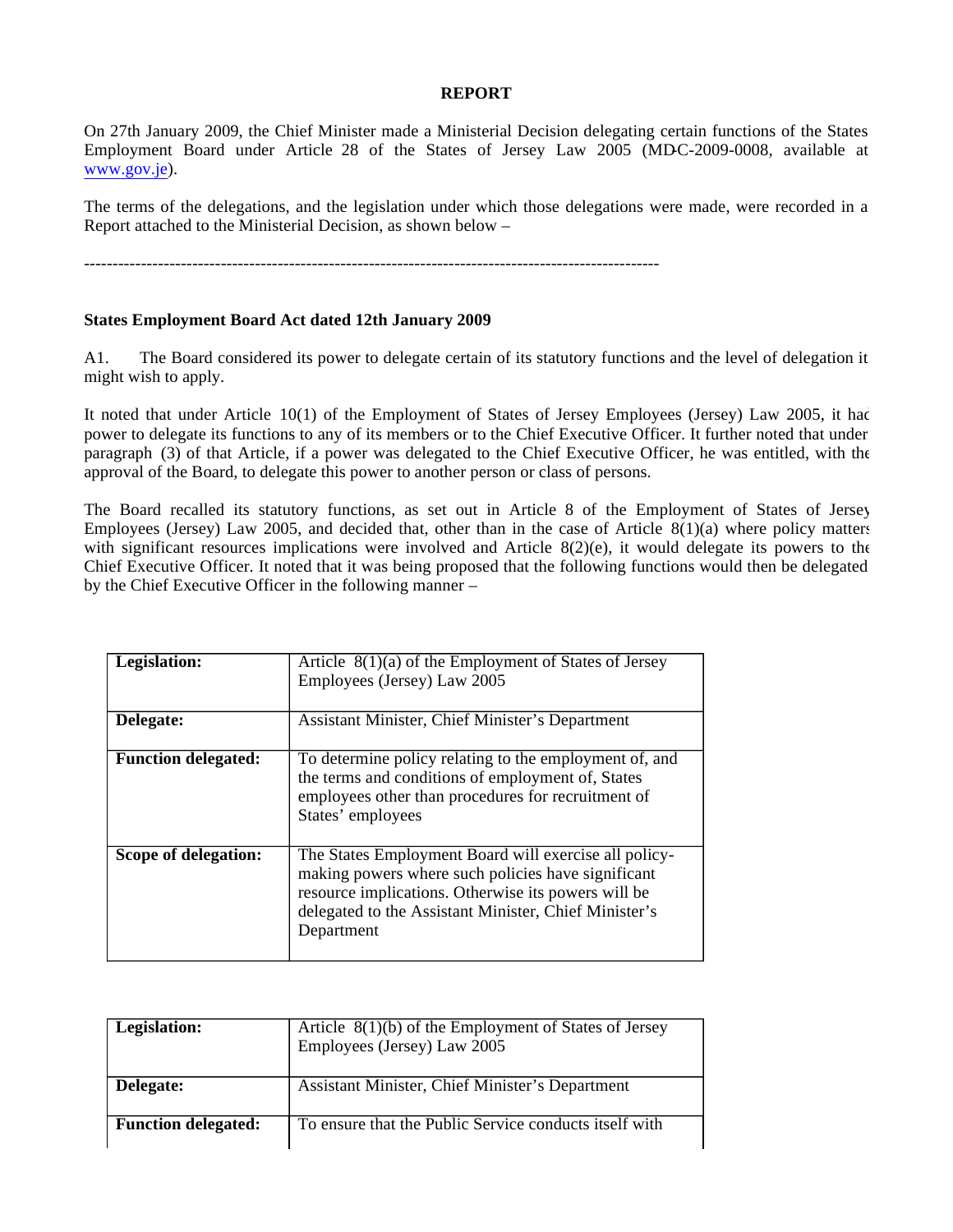|                      | economy, efficiency, probity and effectiveness                                                                                                                                                                                                                |
|----------------------|---------------------------------------------------------------------------------------------------------------------------------------------------------------------------------------------------------------------------------------------------------------|
| Scope of delegation: | In exercising the Board's powers, the Assistant Minister<br>must ensure that he acts within the scope of any policies,<br>guidelines and procedures that are in force at that time,<br>bearing in mind the powers delegated to him under<br>Article $8(1)(a)$ |

| Legislation:               | Article $8(1)(c)$ of the Employment of States of Jersey<br>Employees (Jersey) Law 2005, and<br>Article 5(1) of the Health and Safety at Work (Jersey)<br>Law 1989                                                                             |
|----------------------------|-----------------------------------------------------------------------------------------------------------------------------------------------------------------------------------------------------------------------------------------------|
| Delegate:                  | The member of the Corporate Management Board with<br>responsibility for a particular department or the relevant<br>head of administration of the States in the case of a non-<br>executive department                                         |
| <b>Function delegated:</b> | To ensure the health, safety and well-being of States'<br>employees and other persons visiting States' buildings                                                                                                                              |
| Scope of delegation:       | Any action taken by the member of the Corporate<br>Management Board or the head of administration of a<br>non-executive department must fall within the scope of<br>any policies, guidelines and procedures that are in force<br>at that time |

| Legislation:               | Article $8(2)(a)$ of the Employment of States of Jersey<br>Employees (Jersey) Law 2005                                                                                                                                                        |
|----------------------------|-----------------------------------------------------------------------------------------------------------------------------------------------------------------------------------------------------------------------------------------------|
| Delegate:                  | The member of the Corporate Management Board with<br>responsibility for a particular department or the relevant<br>head of administration of the States in the case of a non-<br>executive department                                         |
| <b>Function delegated:</b> | To employ persons on behalf of the States and<br>administrations of the States                                                                                                                                                                |
| Scope of delegation:       | Any action taken by the member of the Corporate<br>Management Board or the head of administration of a<br>non-executive department must fall within the scope of<br>any policies, guidelines and procedures that are in force<br>at that time |

| Legislation: | Article $8(2)(b)$ of the Employment of States of Jersey |
|--------------|---------------------------------------------------------|
|              | Employees (Jersey) Law 2005                             |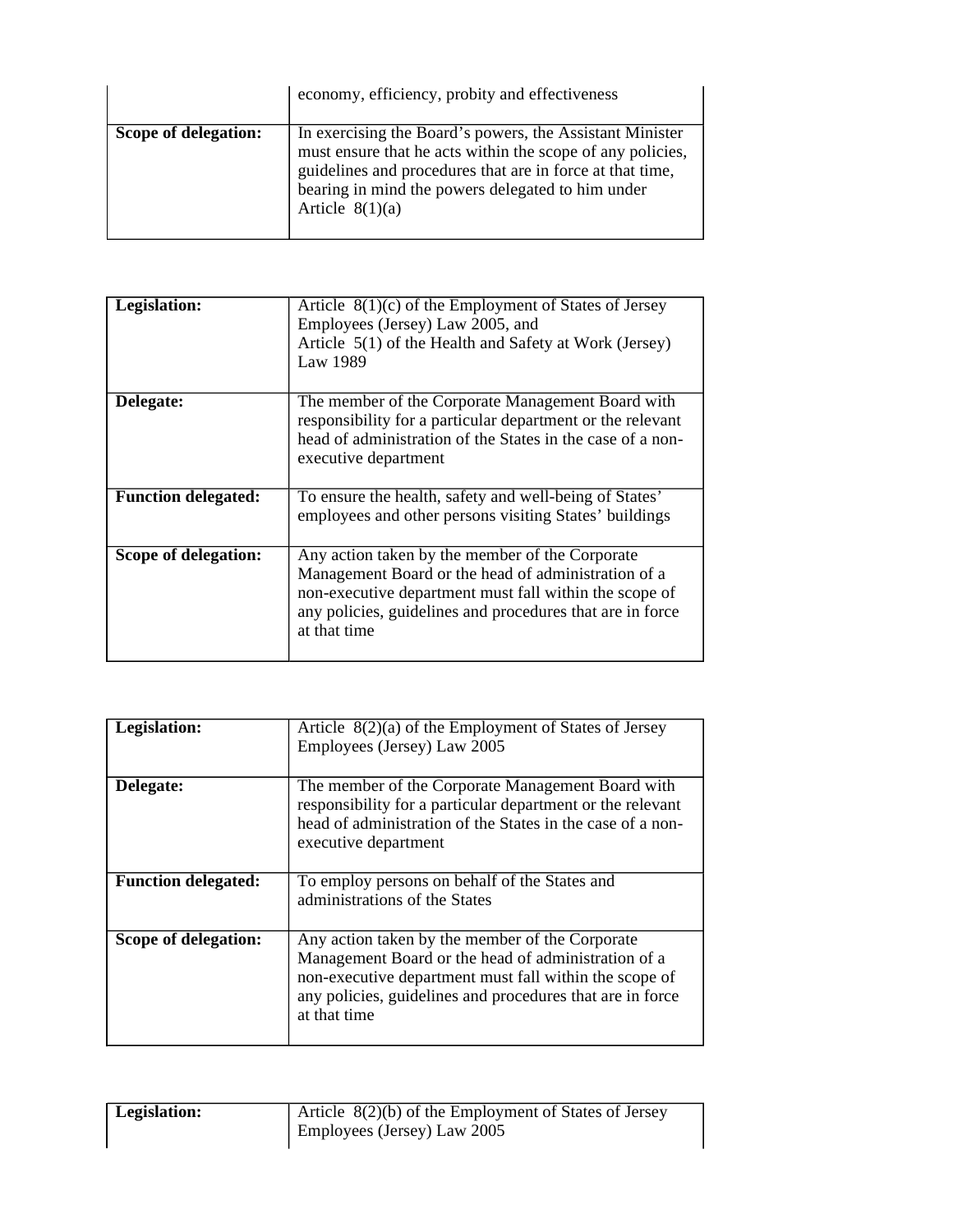| Delegate:                  | Director of Human Resources                                                                                                                                                                                |
|----------------------------|------------------------------------------------------------------------------------------------------------------------------------------------------------------------------------------------------------|
| <b>Function delegated:</b> | Where appropriate to consult or negotiate with States'<br>employees, or representatives of States' employees,<br>collective agreement as to the terms and conditions of<br>employment of States' employees |
| Scope of delegation:       | Any action taken by the Director of Human Resources<br>must fall within the scope of any instructions issued by<br>the Board or the Assistant Minister, Chief Minister's<br>Department                     |

| Legislation:               | Article $8(2)(c)$ of the Employment of States of Jersey<br>Employees (Jersey) Law 2005                                                                                                                  |
|----------------------------|---------------------------------------------------------------------------------------------------------------------------------------------------------------------------------------------------------|
| Delegate:                  | Director of Human Resources                                                                                                                                                                             |
| <b>Function delegated:</b> | To determine the employee training and development<br>needs of States' employees or representatives of States<br>employees and appropriate procedures for appraisal and<br>transfer of States employees |
| Scope of delegation:       | Any action taken by the Director of Human Resources<br>must fall within the scope of any policies that are in force<br>at that time                                                                     |

| Legislation:               | Article $8(2)(d)$ of the Employment of States of Jersey<br>Employees (Jersey) Law 2005                                                                                                                                                        |
|----------------------------|-----------------------------------------------------------------------------------------------------------------------------------------------------------------------------------------------------------------------------------------------|
| Delegate:                  | The member of the Corporate Management Board with<br>responsibility for a particular department or the relevant<br>head of administration of the States in the case of a non-<br>executive department                                         |
| <b>Function delegated:</b> | To discipline, suspend or terminate the employment of<br>States' employees                                                                                                                                                                    |
| Scope of delegation:       | Any action taken by the member of the Corporate<br>Management Board or the head of administration of a<br>non-executive department must fall within the scope of<br>any policies, guidelines and procedures that are in force<br>at that time |

| Legislation: | Article $8(2)(f)$ of the Employment of States of Jersey |
|--------------|---------------------------------------------------------|
|              | Employees (Jersey) Law 2005                             |